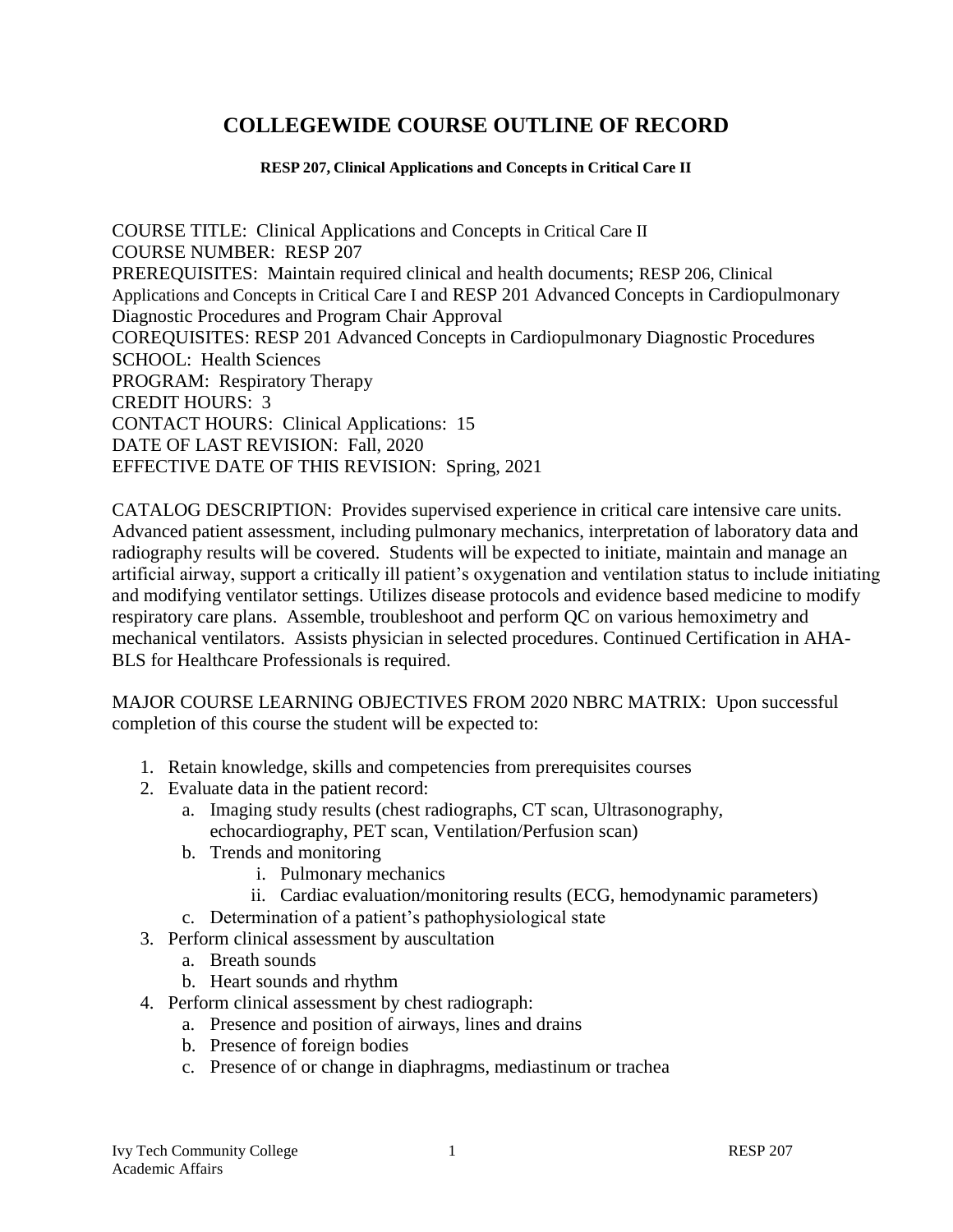- d. Presence or change in cardiopulmonary abnormalities (pneumothorax, consolidation, pleural effusion, pulmonary edema, pulmonary artery size)
- 5. Perform procedures to gather:
	- a. Blood gas analysis/hemoximetry (co-oximetry)
	- b. Pulmonary compliance and airway resistance
	- c. Plateau pressure
	- d. Auto-PEEP determination
	- e. Apnea test (brain death determination)
- 6. Evaluate procedure results:
	- a. Evaluate 12 lead ECG
	- b. Hemodynamic monitoring
	- c. Pulmonary compliance and airways resistance
	- d. Plateau pressure
	- e. Auto-PEEP determination
	- f. Cuff management tracheal and laryngeal
	- g. Spirometry inside or outside a pulmonary function laboratory
	- h. Lung volumes in a pulmonary function laboratory
- 7. Recommend diagnostic procedures:
	- a. Imaging studies
	- b. Blood gas and/or hemoximetry (co-oximetry)
	- c. ECG
- 8. Troubleshoot and assembling of equipment:
	- a. Mechanical ventilators
	- b. Blood analyzers (hemoximetry (co-oximetry), blood gas, point of care)
	- c. Patient breathing circuits
- 9. Perform quality control procedures
	- a. Blood analyzers (hemoximetry (co-oximetry), blood gas, point of care)
	- b. Mechanical ventilators (Pretest, EST)
- 10. Maintain a patent airway and care for artificial airways
	- a. Maintaining protocols to prevent ventilator associated infections
	- b. Performing extubation
- 11. Support oxygenation and ventilation:
	- a. Initiating and adjusting mechanical ventilation settings:
		- i. Continuous mechanical
		- ii. Noninvasive
		- iii. Alarms
	- b. Recognizing and correcting patient ventilator dyssynchrony
	- c. Utilizes ventilator graphics (waveforms, scales)
	- d. Liberating patient from mechanical ventilation
- 12. Administers medications and specialty gases via endotracheal instillation
- 13. Ensure modifications are made to the respiratory care plan
	- a. Terminates treatment based on life threatening events
	- b. Recommendation for changes:
		- i. Starting treatment based on patient response
		- ii. Adjusting of electrolyte therapy
		- iii. Insertion or change of artificial airway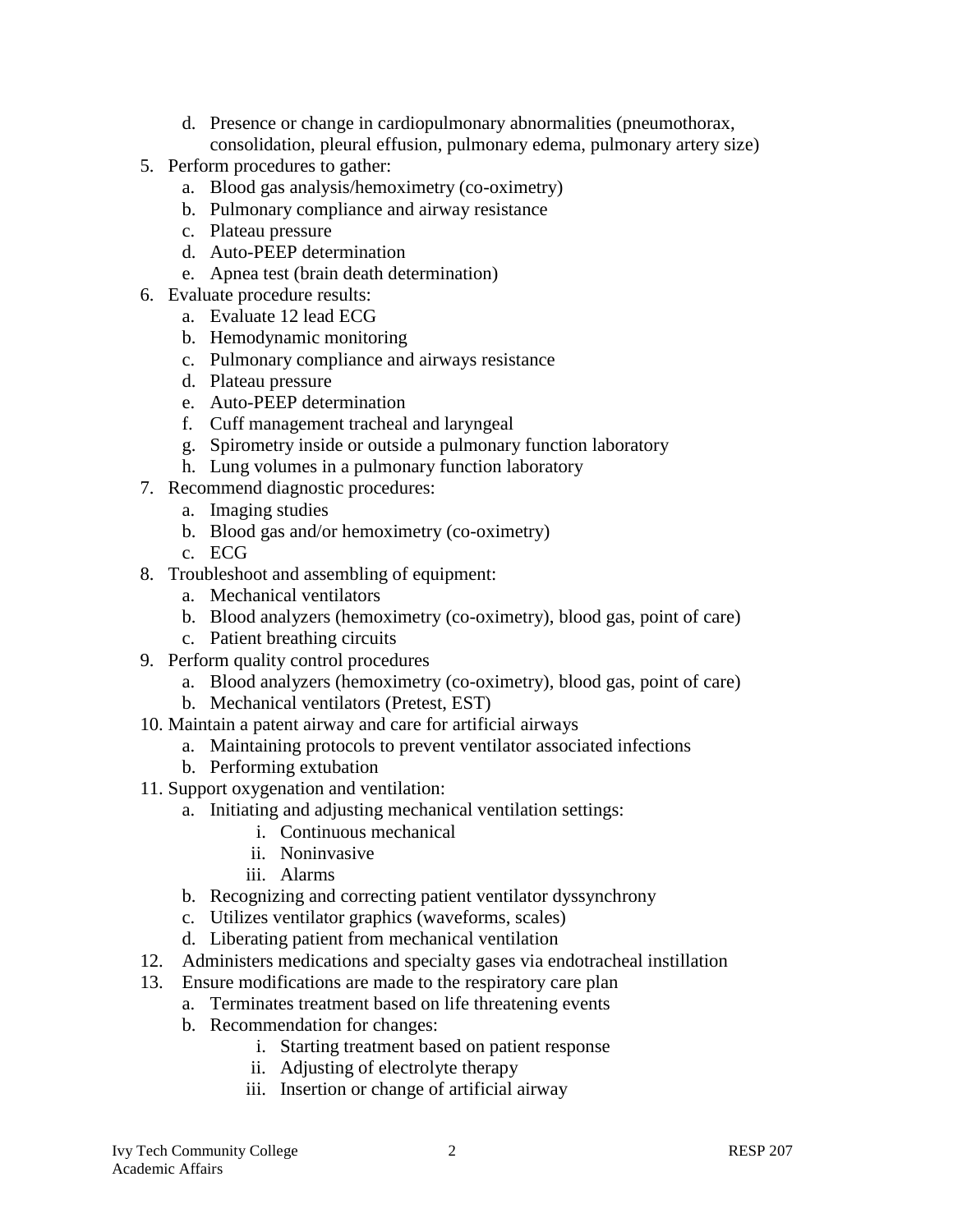- iv. Liberating from mechanical ventilation
- v. Extubation
- vi. Discontinuing treatment based on patient response
- vii. Consultation for a physician specialist
- viii. Changing patient position
- 14. Utilizes principles of evidence based medicine principles or clinical practice guidelines
	- a. Classification of disease severity
	- b. Recommendation for changes in therapeutic plan as indicated
	- c. Application of guidelines (ARDSnet, NAEEP, GOLD)
- 15. Assist a physician/provider in performing procedures
	- a. Withdrawal of life support

COURSE CONTENT: Topical areas of study include –

Noninvasive monitoring of the cardiopulmonary system (ECG)

Managing patients in critical care

Applications and manipulations of invasive mechanical ventilation

Therapeutic modalities in critical care settings

Quality control procedures (ABG, POC, Mechanical Ventilators)

Advanced patient assessment, including interpretation of laboratory and clinical data and recommendations of appropriate therapeutic interventions

## PROCEDURES:

- 1. Mechanical Ventilation Initiation
- 2. Mechanical Ventilation Rounds
- 3. Mechanical Ventilation Circuit Change
- 4. CXR for Tubes and Lines
- 5. Basic Interpretation of Waveform Graphics
- 6. Adult Extubation

\*Suggested that students continue arterial line and ABG stick per semester in critical care Total procedures: 6

## HOW TO ACCESS THE IVY TECH COMMUNITY COLLEGE LIBRARY:

The Ivy Tech Library is available to students' on- and off-campus, offering full text journals and books and other resources essential for course assignments. Go to<http://www.ivytech.edu/library/> and choose the link for your campus.

## ACADEMIC HONESTY STATEMENT:

The College is committed to academic integrity in all its practices. The faculty value intellectual integrity and a high standard of academic conduct. Activities that violate academic integrity undermine the quality and diminish the value of educational achievement.

Cheating on papers, tests or other academic works is a violation of College rules. No student shall engage in behavior that, in the judgment of the instructor of the class, may be construed as cheating. This may include, but is not limited to, plagiarism or other forms of academic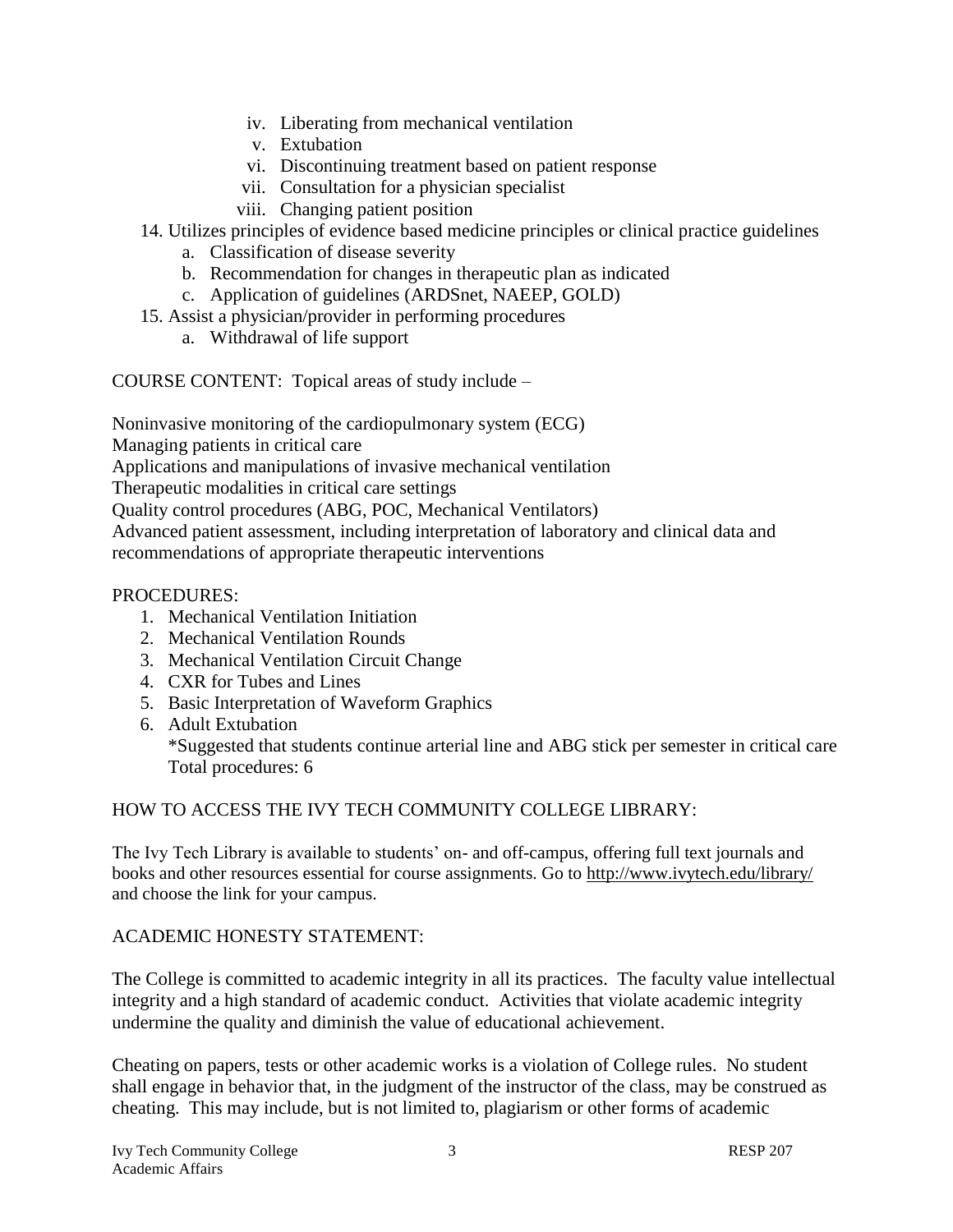dishonesty such as the acquisition without permission of tests or other academic materials and/or distribution of these materials and other academic work. This includes students who aid and abet as well as those who attempt such behavior.

### ATTENDANCE:

Students are expected to attend and participate regularly in class meetings, online learning activities and other activities assigned as a part of a course of instruction. Faculty are required to report student participation in compliance with institutional policies and federal financial aid guidelines. Faculty and staff shall be sensitive to students' religious beliefs and observances, including an expectation that instructors make reasonable arrangements when a student must miss an exam or other academic exercise due to their religious observance. When notified in advance, and when possible, faculty will make allowances for students to make up missed work.

## COPYRIGHT STATEMENT:

Students shall adhere to the laws governing the use of copyrighted materials. They must ensure that their activities comply with fair use and in no way infringe on the copyright or other proprietary rights of others and that the materials used and developed at Ivy Tech Community College contain nothing unlawful, unethical, or libelous and do not constitute any violation of any right of privacy.

## ADA STATEMENT:

Ivy Tech Community College seeks to provide reasonable accommodations for qualified individuals with documented disabilities. If you need an accommodation because of a documented disability, please contact the Office of Disability Support Services.

If you will require assistance during an emergency evacuation, notify your instructor immediately. Look for evacuation procedures posted in your classroom.

#### TITLE IX STATEMENT:

Ivy Tech Community College is committed to providing all members of the College community with a learning and work environment free from sexual harassment and assault. Ivy Tech students have options for getting help if they have experienced sexual assault, relationship violence, sexual harassment or stalking. This information can be found at [https://www.ivytech.edu/prevent-sexual-violence/index.html.](https://www.ivytech.edu/prevent-sexual-violence/index.html)

If students write or speak about having survived sexual violence, including rape, sexual assault, dating violence, domestic violence, or stalking, federal law and Ivy Tech policies require that instructors share this information with the Campus Title IX Coordinator. The Campus Title IX Coordinator will contact students to let them know about accommodations and support services at the College and in the community as well as options for holding accountable the person who harmed them. When contacted, students are not required to speak with the Campus Title IX Coordinator.